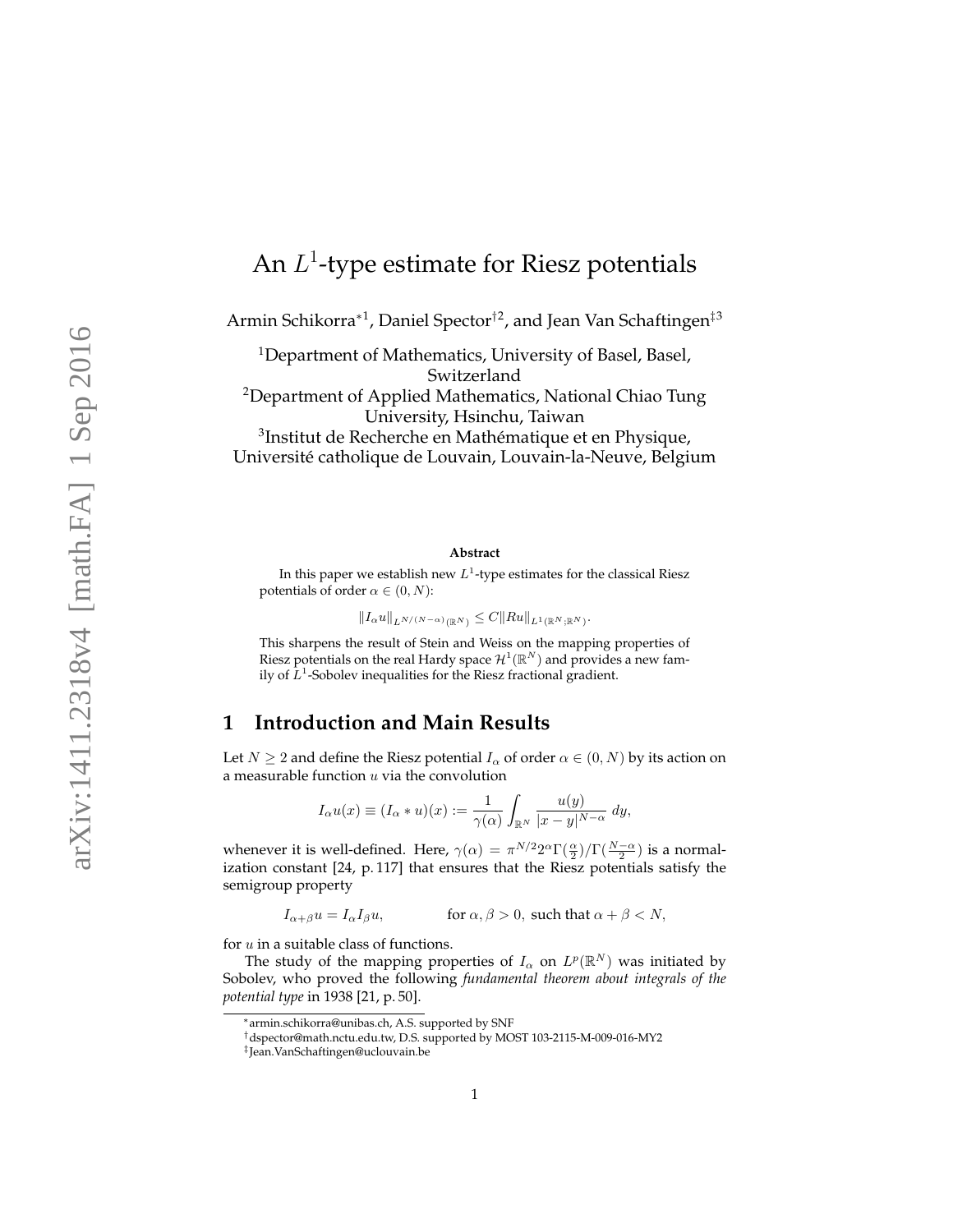**Theorem 1.1** (Sobolev). Let  $0 < \alpha < N$  and  $1 < p < N/\alpha$ . Then there exists a *constant*  $C = C(p, \alpha, N) > 0$  *such that* 

$$
||I_{\alpha}u||_{L^{Np/(N-\alpha p)}(\mathbb{R}^N)} \leq C||u||_{L^p(\mathbb{R}^N)}\tag{1.1}
$$

*for all*  $u \in L^p(\mathbb{R}^N)$ *.* 

In particular we see that Sobolev's result concerns  $L^p$  estimates for Riesz potentials when  $1 < p < \frac{N}{\alpha}$  and strictly excludes the case  $p = 1$ . Indeed, it is well-known that no such inequality as (1.1) can hold in this regime - one may consider, for example (cf. [24, p. 119]), an approximation of the identity (for explicit construction one can see Section 3 of this paper). Then the right-handside of the inequality in Theorem 1.1 stays bounded while pointwise

$$
I_{\alpha}\rho_{\varepsilon}(x) \to I_{\alpha}(x) = \frac{1}{\gamma(\alpha)} \frac{1}{|x|^{N-\alpha}},
$$

which does not belong to the Lebesgue space  $L^{\frac{N}{N-\alpha}}(\mathbb{R}^N)$ , and Fatou's lemma gives the desired contradiction.

It is then natural to ask if there is a substitute for the inequality (1.1). One possibility was given by Stein and Weiss [25, p. 31], where they demonstrated that if one replaces  $L^p(\mathbb{R}^N)$  with the real Hardy space

$$
\mathcal{H}^p(\mathbb{R}^N) := \left\{ u \in L^p(\mathbb{R}^N) : Ru \in L^p(\mathbb{R}^N; \mathbb{R}^N) \right\}
$$

(where  $Ru := DI_1u$  is the vector-valued Riesz transform), one can extend the validity of Theorem 1.1 to the regime  $p = 1$ . For  $p \in (1, \infty)$ ,  $\mathcal{H}^p(\mathbb{R}^N) = L^p(\mathbb{R}^N)$ , but for  $p = 1$  the Hardy space  $\mathcal{H}^1(\mathbb{R}^N)$  is strictly contained in  $L^1(\mathbb{R}^N)$ . Their result implies the following theorem.

**Theorem 1.2** (Stein-Weiss). Let  $0 < \alpha < N$  and  $1 \leq p < N/\alpha$ . Then there exists a *constant*  $C = C(p, \alpha, N) > 0$  *such that* 

$$
||I_{\alpha}u||_{L^{Np/(N-\alpha p)}(\mathbb{R}^N)} \leq C (||u||_{L^p(\mathbb{R}^N)} + ||Ru||_{L^p(\mathbb{R}^N;\mathbb{R}^N)})
$$

*for all*  $u \in \mathcal{H}^p(\mathbb{R}^N)$ *.* 

Actually the approach to Sobolev inequalities due to Gagliardo [10, p. 120] and Nirenberg [17, p. 128] gives another replacement to Theorem 1.1 for  $1 \le$  $\alpha < N$ . Indeed, written in the language of potentials, one sees that the results [10, 17] assert the existence of a constant  $C > 0$  such that

$$
||I_1u||_{L^{N/(N-1)}(\mathbb{R}^N)} \leq C||Ru||_{L^1(\mathbb{R}^N;\mathbb{R}^N)},
$$

for all  $u \in C_c^{\infty}(\mathbb{R}^N)$  such that  $Ru \in L^1(\mathbb{R}^N;\mathbb{R}^N)$ . Therefore, if  $1 \leq \alpha < N$ , the preceding inequality and Theorem 1.1 applied to  $I_{\alpha}u = I_{\alpha-1}I_1u$  allows us to deduce that

$$
||I_{\alpha}u||_{L^{N/(N-\alpha)}(\mathbb{R}^N)} \leq C||I_1u||_{L^{N/(N-1)}(\mathbb{R}^N)}
$$
  

$$
\leq C||Ru||_{L^1(\mathbb{R}^N;\mathbb{R}^N)},
$$

for all  $u \in C_c^{\infty}(\mathbb{R}^N)$  such that  $Ru \in L^1(\mathbb{R}^N;\mathbb{R}^N)$ .

The main result of this paper is the following theorem demonstrating that this  $L^1$ -type estimate holds for the Riesz potential of any order  $\alpha \in (0, N)$ .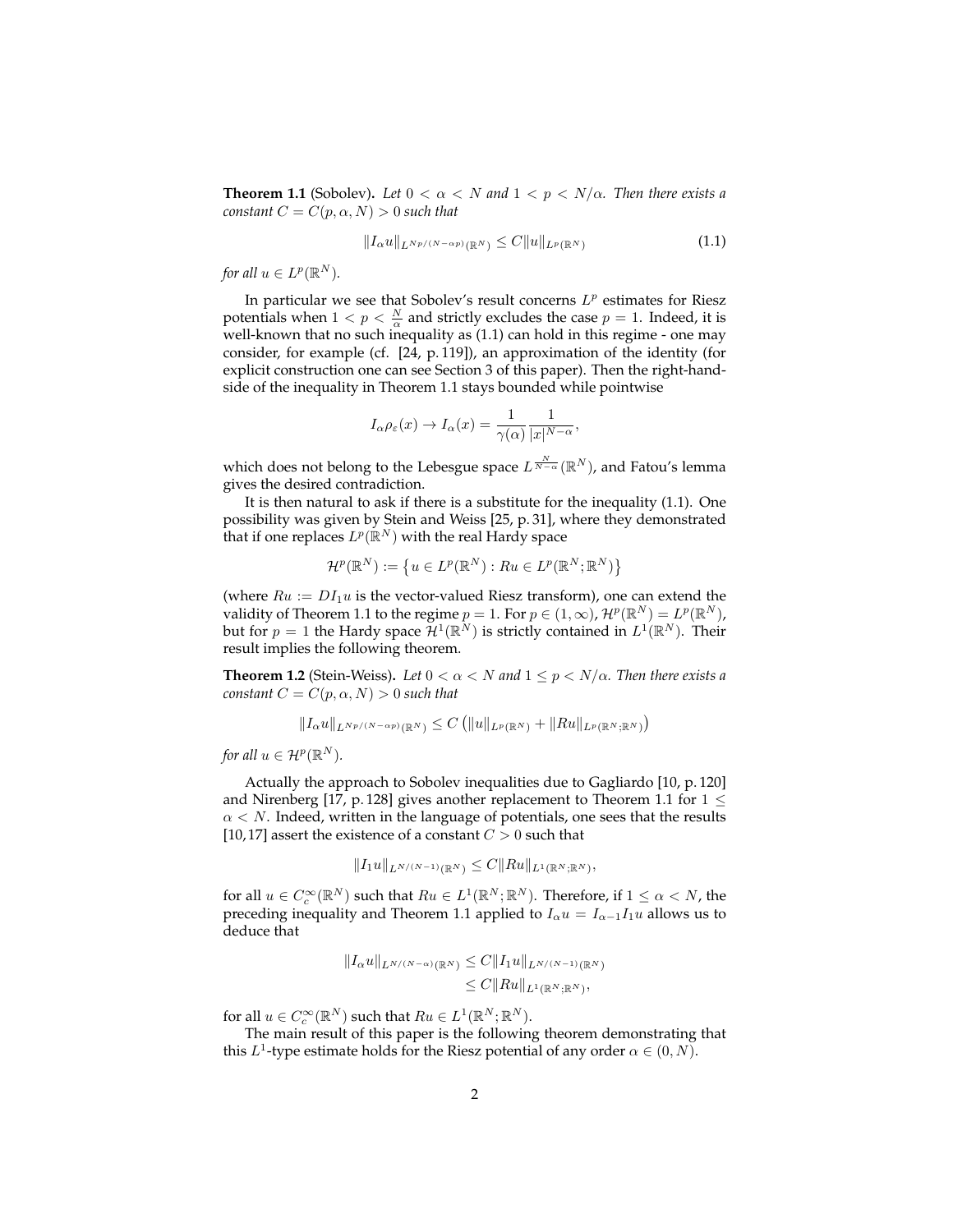**Theorem A.** Let  $N \ge 2$  and  $0 < \alpha < N$ . Then there exists a constant  $C =$  $C(\alpha, N) > 0$  such that

$$
||I_{\alpha}u||_{L^{N/(N-\alpha)}(\mathbb{R}^N)} \leq C||Ru||_{L^1(\mathbb{R}^N;\mathbb{R}^N)}
$$

for all  $u \in C_c^{\infty}(\mathbb{R}^N)$  such that  $Ru \in L^1(\mathbb{R}^N;\mathbb{R}^N)$ .

**Remark 1.3.** Theorem A is false when  $N = 1$ , see Counterexample 3.2 in Section 3.

Our motivation for such an inequality can be found in the study of certain fractional partial differential equations introduced in [20], where existence results are demonstrated for a continuous spectrum of such equations parameterized by the Riesz fractional gradient

$$
D^{\alpha}u:=DI_{1-\alpha}u,
$$

for  $0 < \alpha < 1$ . With this notation, an alternative formulation of Theorem A is the following.

**Theorem A'.** Let  $N \ge 2$  and  $0 < \alpha < 1$ . Then there exists a constant  $C =$  $C(\alpha, N) > 0$  such that

$$
||u||_{L^{N/(N-\alpha)}(\mathbb{R}^N)} \leq C||D^{\alpha}u||_{L^1(\mathbb{R}^N;\mathbb{R}^N)}
$$
\n(1.2)

for all  $u \in C_c^{\infty}(\mathbb{R}^N)$ .

Theorem A' is a natural analogy to the Sobolev inequalities known for the fractional Laplacian when  $p > 1$  and integer order derivatives for  $p \ge 1$ , though one might have guessed such a theorem from several additional factors. Firstly, related results for Besov spaces with the same degree of fractional differentiability have long been known in the literature (see e.g. [6, Lemma D.2; 8, Theorem 1.4; 13, Theorem 4; 22, Theorem 2; 32, Theorem 8.3]). A second factor suggesting such an inequality is the observation that the asymptotics of the constant in Theorem 1.1 are  $O(1/(p-1))$  as  $p \to 1$ , which agrees with the asymptotics of the operator norm of the vector-valued Riesz transform  $R: L^p(\mathbb{R}^N) \to L^p(\mathbb{R}^N;\mathbb{R}^N)$ . Finally, there is the more recent work of the second author and R. Garg [11, 12] which shows that the logarithmic potential  $I_N u$ , defined for  $u \in C_c^{\infty}(\mathbb{R}^N)$  by

$$
I_N u(x) = \frac{1}{|S^{N-1}|} \int_{\mathbb{R}^N} \log \left( \frac{1}{|x-y|} \right) u(y) dy,
$$

has, for any  $u$  with<sup>1</sup>  $\int_{\mathbb{R}^N} u = 0$ , the representation

$$
I_N u(x) = \frac{1}{|S^{N-1}|} \int_{\mathbb{R}^N} \frac{x - y}{|x - y|} \cdot Ru(y) \, dy.
$$

Therefore, when  $\alpha = N$  one has the corresponding estimate

$$
||I_N u||_{L^{\infty}(\mathbb{R}^N)} \leq C||Ru||_{L^1(\mathbb{R}^N;\mathbb{R}^N)}.
$$

<sup>&</sup>lt;sup>1</sup>For this class of functions, this is equivalent to asking  $Ru \in L^1(\mathbb{R}^N;\mathbb{R}^N)$ .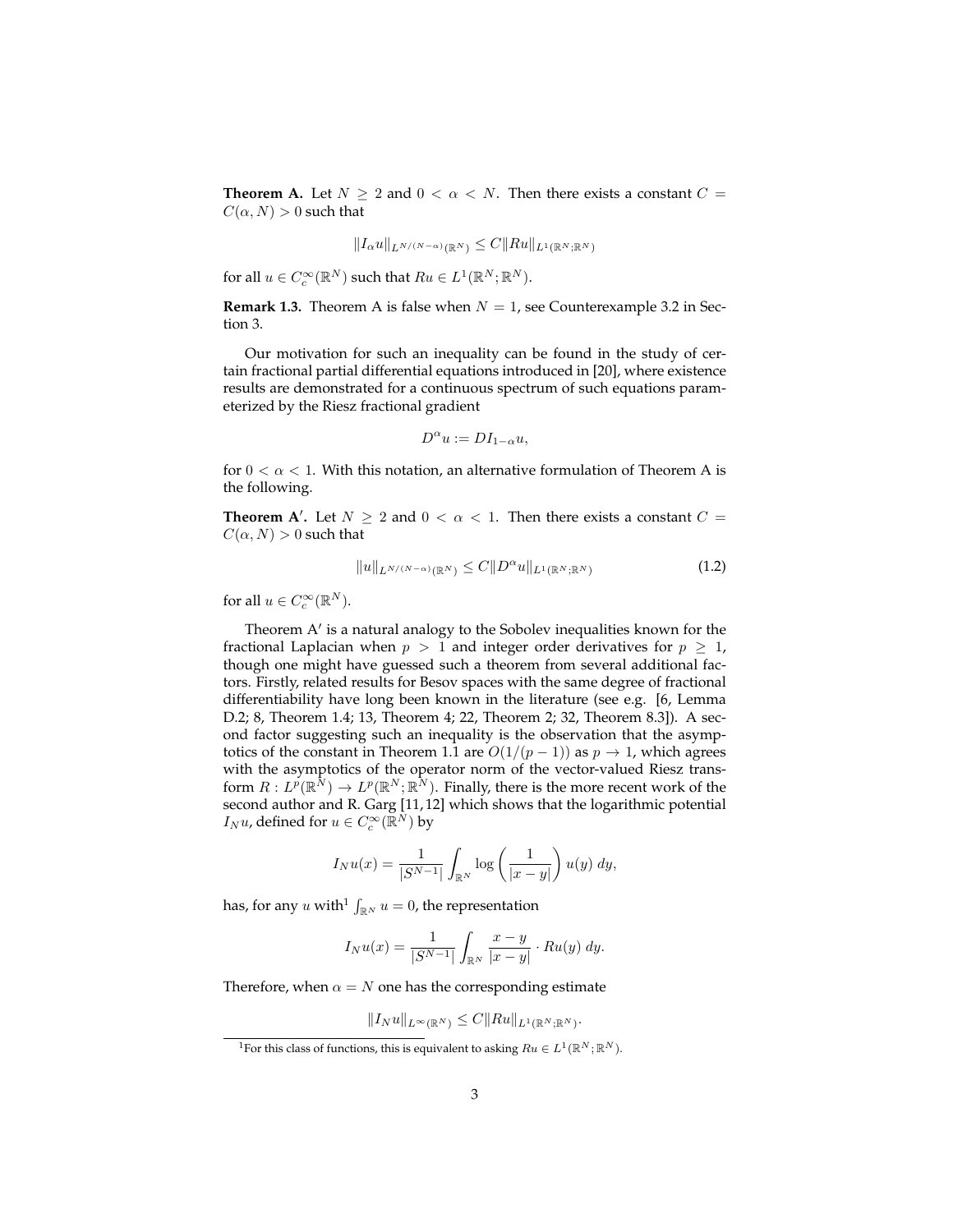Our proof of Theorem A is quite direct, and relies only on the boundedness of the Riesz transform and of the classical maximal function operator on  $L^p$ for  $1 \leq p \leq +\infty$ . We do not rely upon any Sobolev type embedding nor any multiplier theorem that goes beyond the Riesz transform. Here the crucial observation is that the vector-valued Riesz transform is curl-free, i.e.

$$
\frac{\partial R_j u}{\partial x_i} = \frac{\partial R_i u}{\partial x_j}
$$

for all  $i, j \in \{1, \ldots, N\}$ . In fact, an interesting point to note is that the same proof shows that one has

$$
||I_{\alpha}F||_{L^{N/(N-\alpha)}(\mathbb{R}^N;\mathbb{R}^N)} \leq C||F||_{L^{1}(\mathbb{R}^N;\mathbb{R}^N)}
$$
\n(1.3)

for vector fields  $F \in L^1(\mathbb{R}^N;\mathbb{R}^N)$  that satisfy either  $\text{curl } F = 0$  or  $\text{div } F = 0$ , the pair of which is reminiscent of the conditions for inclusion in the real Hardy space [25].

The remainder of the paper is organized as follows. In Section 2 we give proofs of the main results. In Section 3 we discuss several more intricate questions in greater detail, including connections of our result with more technical results from the literature, an open question in regard to a sharp result in the scale of Lorentz spaces, and the details of the counterexample mentioned in Remark 1.3.

# **2 Proofs of the Main Results**

We now prove Theorem A. In the course of the proof, we will use  $C$  to designate a constant that may depend upon  $\alpha$  and N, though the constant may change from line to line.

*Proof of Theorem A.* Let  $u \in C_c^{\infty}(\mathbb{R}^N)$  be such that  $Ru \in L^1(\mathbb{R}^N;\mathbb{R}^N)$ . We claim it suffices to show that, for  $j \in \{1, \ldots, N\}$ , one has the existence of a uniform constant  $C = C(\alpha, N) > 0$  such that

$$
\left| \int_{\mathbb{R}^N} R_j u I_\alpha \varphi \right| \leq C \| R u \|_{L^1(\mathbb{R}^N; \mathbb{R}^N)} \| \varphi \|_{L^\frac{N}{\alpha}(\mathbb{R}^N)} \tag{2.1}
$$

for every  $\varphi \in C_c^{\infty}(\mathbb{R}^N)$ .

Indeed, utilizing the identity  $v = \sum_{i=1}^{N} -R_i^2 v$ , the boundedness of  $R_i$ :  $L^{N/(N-\alpha)}(\mathbb{R}^N) \to L^{N/(N-\alpha)}(\mathbb{R}^N)$ , and duality we have

$$
||I_{\alpha}u||_{L^{N/(N-\alpha)}(\mathbb{R}^N)} \leq C \sum_{i=1}^N ||R_i I_{\alpha}u||_{L^{N/(N-\alpha)}(\mathbb{R}^N)}
$$
  
= 
$$
C \sum_{i=1}^N \sup_{||\psi_i||_{L^{N/\alpha}} \leq 1} \int_{\mathbb{R}^N} R_i I_{\alpha}u \ \psi_i.
$$

Now, Fubini's theorem implies that

$$
\int_{\mathbb{R}^N} R_i I_{\alpha} u \psi_i = \int_{\mathbb{R}^N} R_i u I_{\alpha} \psi_i.
$$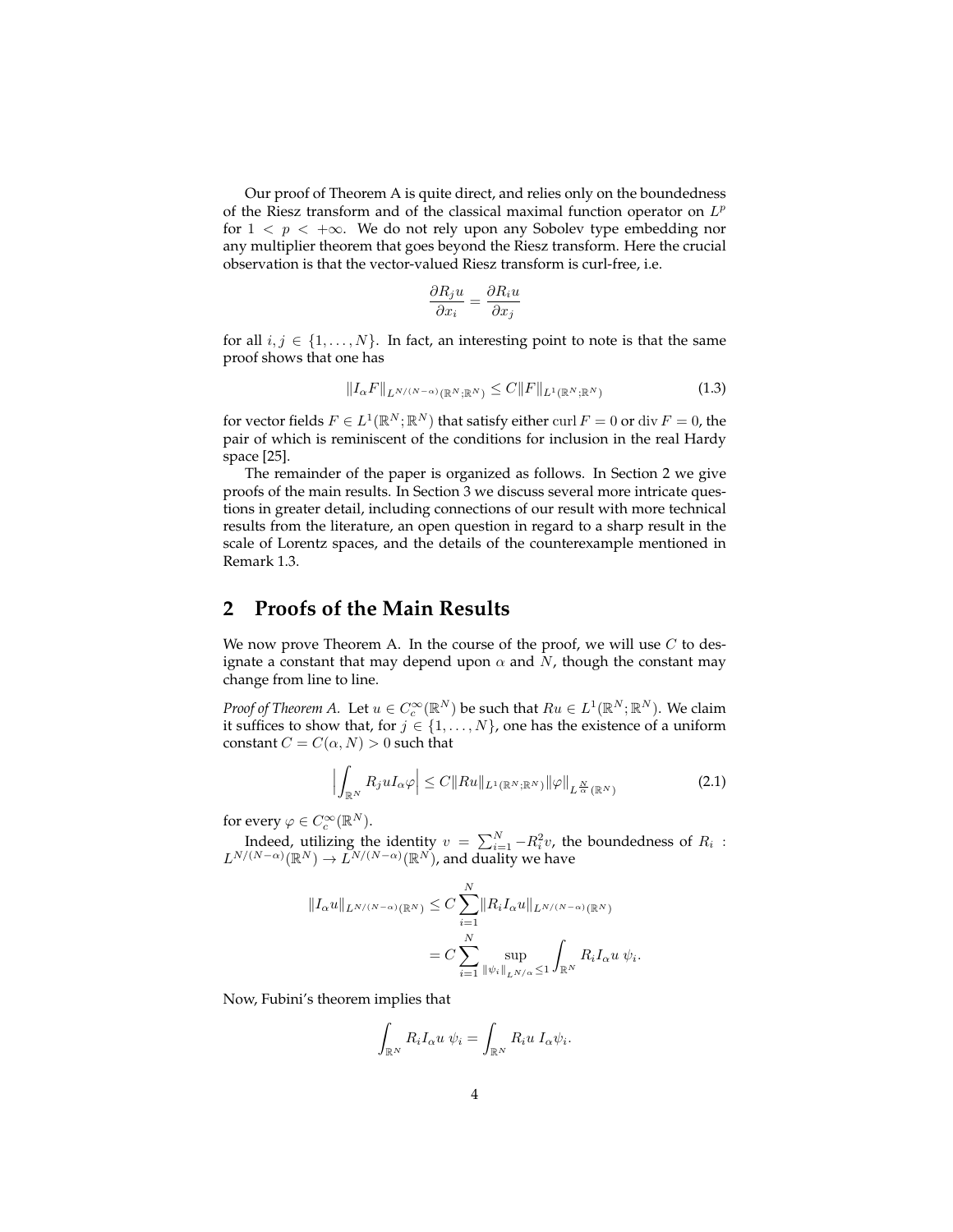Therefore we can estimate

$$
||I_{\alpha}u||_{L^{N/(N-\alpha)}(\mathbb{R}^N)} \leq C \sum_{i=1}^N \sup_{\|\psi_i\|_{L^{N/\alpha}} \leq 1} ||Ru||_{L^1(\mathbb{R}^N;\mathbb{R}^N)} ||\psi_i||_{L^{\frac{N}{\alpha}}(\mathbb{R}^N)}
$$
  
=  $C \sum_{i=1}^N \sup_{\|\psi_i\|_{L^{N/\alpha}} \leq 1} ||Ru||_{L^1(\mathbb{R}^N;\mathbb{R}^N)} ||\psi_i||_{L^{\frac{N}{\alpha}}(\mathbb{R}^N)}$   
 $\leq C ||Ru||_{L^1(\mathbb{R}^N;\mathbb{R}^N)},$ 

which is the thesis.

We therefore proceed to prove inequality (2.1). We follow the strategy of [28]. Without loss of generality, we take  $j = 1$  and write  $x = (x', x_N)$ . We now introduce a family of mollifiers: we take  $\rho \in C_c^{\infty}(\mathbb{R}^N)$  such that  $\text{supp}\,\rho \subset$  $B(0, 1)$ , and

$$
\int_{\mathbb{R}^N}\rho=1.
$$

Then we define  $\rho_{\varepsilon}(x) = \rho(x/\varepsilon)/\varepsilon^N$  and  $\varphi_{\varepsilon}(x) = (\varphi * \rho_{\varepsilon})(x)$  so that

$$
\int_{\mathbb{R}^{N-1}} R_1 u(x', x_N) I_{\alpha} \varphi(x', x_N) dx' = \int_{\mathbb{R}^{N-1}} R_1 u(x', x_N) [I_{\alpha} \varphi(x', x_N) - I_{\alpha} \varphi_{\varepsilon}(x', x_N)] dx' \n+ \int_{\mathbb{R}^{N-1}} R_1 u(x', x_N) I_{\alpha} \varphi_{\varepsilon}(x', x_N) dx' \n=: I(\varepsilon) + II(\varepsilon).
$$

For the first term we begin with the bound

$$
I(\varepsilon) \leq ||R_1 u(\cdot, x_N)||_{L^1(\mathbb{R}^{N-1})} ||I_\alpha \varphi(\cdot, x_N) - I_\alpha \varphi_\varepsilon(\cdot, x_N)||_{L^\infty(\mathbb{R}^{N-1})}.
$$

Now, the fundamental theorem of calculus implies that

$$
I_{\alpha}\varphi_{\varepsilon}(x) - I_{\alpha}\varphi_{\delta}(x) = \int_{\delta}^{\varepsilon} \frac{\partial}{\partial r} \rho_r * I_{\alpha}\varphi(x) dr
$$
  
= 
$$
\int_{\delta}^{\varepsilon} \int_{\mathbb{R}^N} \sigma_r(x - y) I_{\alpha}\varphi(y) dy dr,
$$

where

$$
\sigma_r(z) := \frac{\partial \rho_r}{\partial r}(z) = \frac{1}{r^N} \left[ -\nabla \rho \left( \frac{z}{r} \right) \cdot \frac{z}{r^2} - \frac{N}{r} \rho \left( \frac{z}{r} \right) \right].
$$

Thus sending  $\delta \rightarrow 0$ , Lebesgue's dominated convergence theorem implies

$$
I_{\alpha}\varphi_{\varepsilon}(x) - I_{\alpha}\varphi(x) = \int_0^{\varepsilon} \int_{\mathbb{R}^N} \sigma_r(x - y) I_{\alpha}\varphi(y) \, dy dr.
$$

As before, Fubini's theorem yields the identity

$$
I_{\alpha}\varphi_{\varepsilon}(x) - I_{\alpha}\varphi(x) = \int_0^{\varepsilon} \int_{\mathbb{R}^N} I_{\alpha}\sigma_r(x - y)\varphi(y) \,dy dr.
$$

Next, we claim that one has the pointwise inequality

$$
|I_{\alpha}\sigma_r(z)| \le \frac{C}{(r+|z|)^{N-\alpha+1}}.\tag{2.2}
$$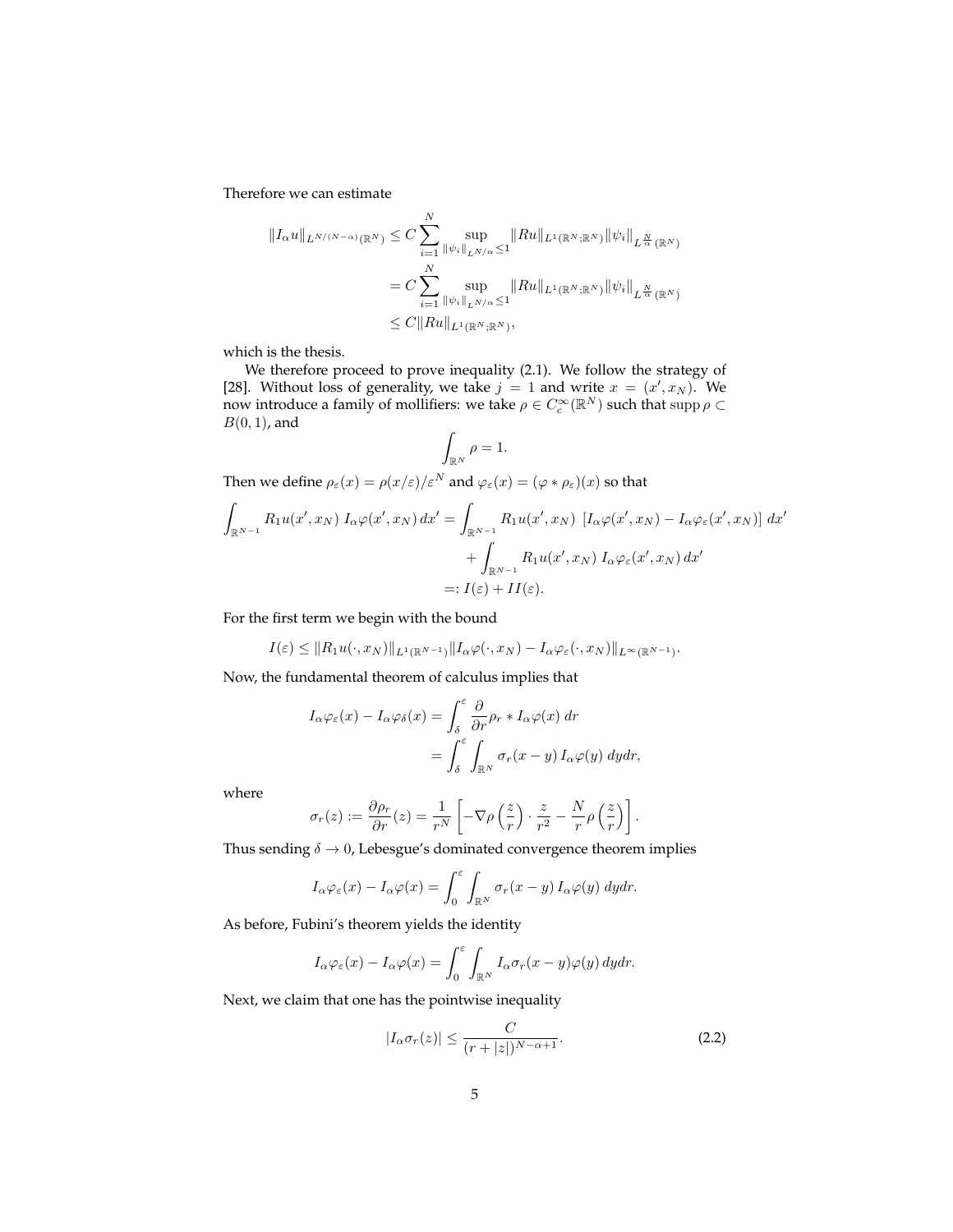We distinguish two cases:  $|z| \leq 2r$  and  $|z| > 2r$ . When  $|z| \leq 2r$ , one has

$$
|I_{\alpha}\sigma_r(z)| = \frac{C}{r^N} \left| \int_{B(0,r)} \frac{\nabla \rho\left(\frac{z}{r}\right) \cdot \frac{z}{r^2} + \frac{N}{r} \rho\left(\frac{z}{r}\right)}{|z - y|^{N - \alpha}} dy \right|
$$
  

$$
\leq \frac{C}{r^{N+1}} \int_{B(0,r)} \frac{1}{|z - y|^{N - \alpha}} dy
$$
  

$$
\leq \frac{C}{r^{N - \alpha + 1}}.
$$

Then  $|z| \leq 2r$  implies  $1/r^{N-\alpha+1} \leq \frac{3^{N-\alpha+1}}{(|z|+r)^{N-\alpha+1}}$ , which allows us to deduce the inequality (2.2) in this regime. Next, when  $|z| > 2r$ , we have

$$
I_{\alpha}\sigma_r(z) = \frac{C}{r^N} \int_{B(0,r)} \frac{\operatorname{div} \left( \rho \left( \frac{y}{r} \right) \frac{y}{r} \right)}{|z - y|^{N - \alpha}} dy
$$
  
= 
$$
\frac{1}{r^N} \int_{B(0,r)} -\frac{\rho \left( \frac{y}{r} \right) \frac{y}{r}}{|z - y|^{N - \alpha + 1}} \cdot \frac{y - z}{|y - z|} dy,
$$

which upon the change of variables  $w = y/r$  yields the bound

$$
|I_{\alpha}\sigma_r(z)| \le \int_{B(0,1)} \frac{C}{|z - rw|^{N-\alpha+1}} dw
$$
  
= 
$$
\frac{1}{|z|^{N-\alpha+1}} \int_{B(0,1)} \frac{C}{|\frac{z}{|z|} - \frac{r}{|z|}w|^{N-\alpha+1}} dw.
$$

Finally, the assumption that we are in the regime  $|z| > 2r$  implies both that the last integral is bounded and in a similar manner to before that  $1/|z|^{N-\alpha+1} \le \frac{C}{(|z|+r)^{N-\alpha+1}}$ , thus proving (2.2).<br>Therefore, we can estimate

$$
||I_{\alpha}\varphi(\cdot, x_N)-I_{\alpha}\varphi_{\varepsilon}(\cdot, x_N)||_{L^{\infty}(\mathbb{R}^{N-1})} \leq C \sup_{x' \in \mathbb{R}^{N-1}} \int_0^{\varepsilon} \int_{\mathbb{R}^N} \frac{|\varphi(y)|}{(r+|x-y|)^{N-\alpha+1}} dy dr.
$$

By the Hölder inequality on  $\mathbb{R}^{N-1}$ , we deduce that

$$
||I_{\alpha}\varphi(\cdot,x_N)-I_{\alpha}\varphi_{\varepsilon}(\cdot,x_N)||_{L^{\infty}(\mathbb{R}^{N-1})}
$$
  
\n
$$
\leq C \sup_{x'\in\mathbb{R}^{N-1}} \int_0^{\varepsilon} \int_{\mathbb{R}} \left( \int_{\mathbb{R}^{N-1}} |\varphi(y',y_N)|^{\frac{N}{\alpha}} dy' \right)^{\frac{\alpha}{N}}
$$
  
\n
$$
\left( \int_{\mathbb{R}^{N-1}} \frac{1}{(r+\sqrt{|x_N-y_N|^2+|x'-y'|^2})^{N+\frac{N}{N-\alpha}}} dy' \right)^{1-\frac{\alpha}{N}} dy_N dr.
$$

If we set

$$
\Phi(y_N) = \Bigl(\int_{\mathbb{R}^{N-1}} |\varphi(y', y_N)|^{\frac{N}{\alpha}} dy' \Bigr)^{\frac{\alpha}{N}},
$$

and can establish the estimate

$$
\sup_{x' \in \mathbb{R}^{N-1}} \left( \int_{\mathbb{R}^{N-1}} \frac{1}{(r + \sqrt{|x_N - y_N|^2 + |x' - y'|^2})^{N + \frac{N}{N-\alpha}}} \, dy' \right)^{1-\frac{\alpha}{N}} \le \frac{C}{(r + |x_N - y_N|)^{2-\frac{\alpha}{N}}},
$$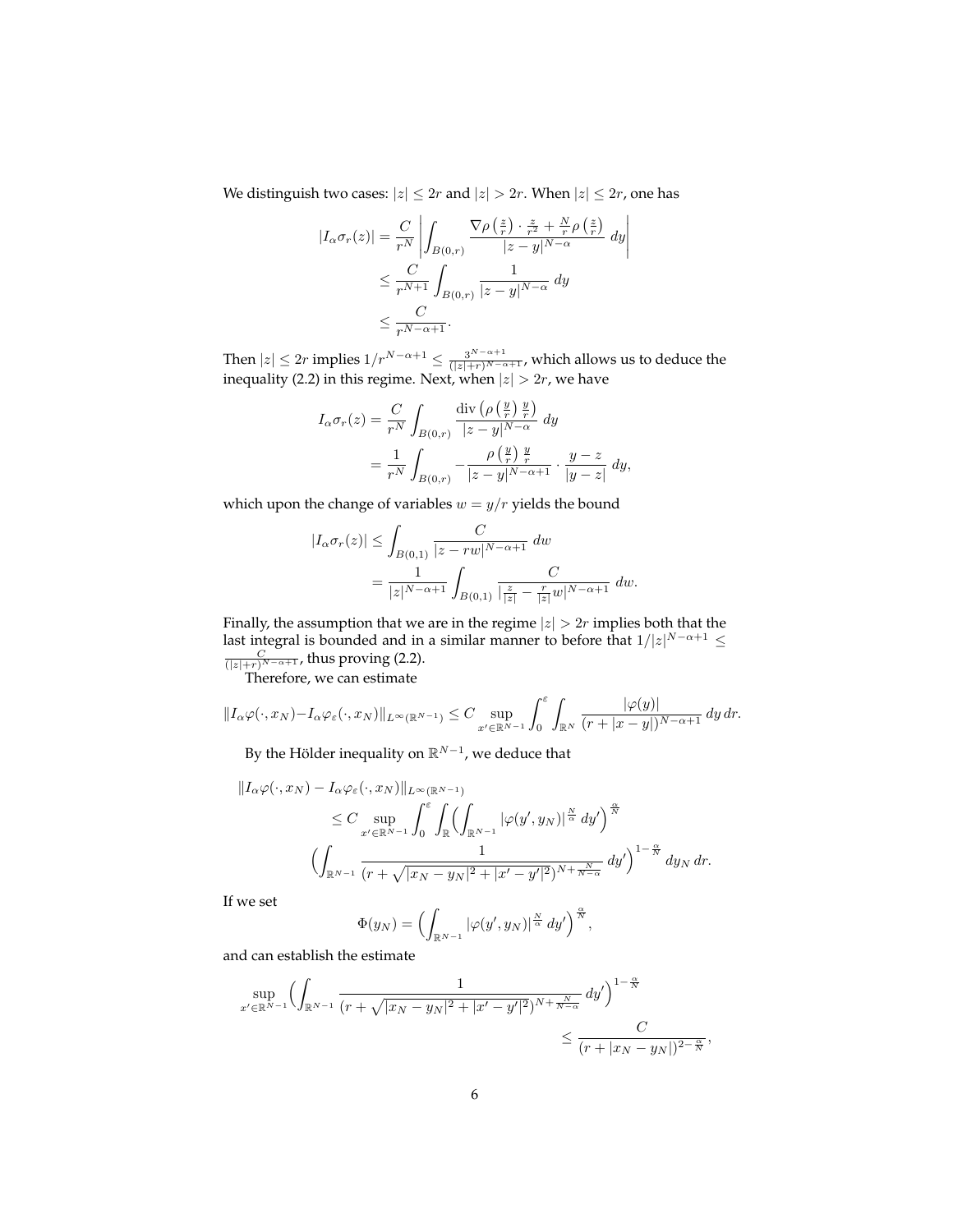then we would have the bound

$$
||I_{\alpha}\varphi(\cdot,x_N)-I_{\alpha}\varphi_{\varepsilon}(\cdot,x_N)||_{L^{\infty}(\mathbb{R}^{N-1})}\n\leq C\int_0^{\varepsilon}\int_{\mathbb{R}}\frac{\Phi(y_N)}{(r+|x_N-y_N|)^{1-\frac{\alpha}{N}}}dy_N\,dr.
$$

However, let us observe that

$$
r + |x_N - y_N| + |x' - y'| \le C \left( r + \sqrt{|x_N - y_N|^2 + |x' - y'|^2} \right),
$$

and so

$$
\begin{split} & \int_{\mathbb{R}^{N-1}} \frac{1}{(r+\sqrt{|x_N-y_N|^2+|x'-y'|^2})^{N+\frac{N}{N-\alpha}}} \, dy' \\ & \leq \int_{\mathbb{R}^{N-1}} \frac{C}{(r+|x_N-y_N|+|x'-y'|)^{N+\frac{N}{N-\alpha}}} \, dy' \\ & = \frac{C}{(r+|x_N-y_N|)^{N+\frac{N}{N-\alpha}}} \int_{\mathbb{R}^{N-1}} \frac{1}{(1+\frac{|x'-y'|}{r+|x_N-y_N|})^{N+\frac{N}{N-\alpha}}} \, dy' . \end{split}
$$

Integrating in spherical coordinates with center at  $x'$ , we find

$$
\int_{\mathbb{R}^{N-1}} \frac{1}{(1 + \frac{|x' - y'|}{r + |x_N - y_N|})^{N + \frac{N}{N - \alpha}}} dy'
$$
\n
$$
= C \int_0^\infty \frac{t^{N-2}}{(1 + \frac{t}{r + |x_N - y_N|})^{N + \frac{N}{N - \alpha}}} dt
$$
\n
$$
= C(r + |x_N - y_N|)^{N-1} \int_0^\infty \frac{(t')^{N-2}}{(1 + t')^{N + \frac{N}{N - \alpha}}} dt',
$$

from which the result follows.

Finally, considering the integrand on dyadic annuli we have

$$
\int_0^{\varepsilon} \int_{\mathbb{R}} \frac{\Phi(y_N)}{(r+|x_N-y_N|)^{2-\frac{\alpha}{N}}} dy_N dr
$$
\n
$$
= \int_0^{\varepsilon} \sum_{n \in \mathbb{Z}} \int_{2^n r < |x_N-y_N| < 2^{n+1}r} \frac{\Phi(y_N)}{(r+|x_N-y_N|)^{2-\frac{\alpha}{N}}} dy_N dr
$$
\n
$$
\leq \int_0^{\varepsilon} \sum_{n} \frac{2^{n+1}r}{(1+2^n)^{2-\frac{\alpha}{N}}} \frac{1}{r^{2-\frac{\alpha}{N}}} \int_{B(x_N, 2^{n+1}r)} \Phi(y_N) dy_N dr
$$
\n
$$
\leq \sum_{n} \frac{2^{n+1}}{(1+2^n)^{2-\frac{\alpha}{N}}} \left( \int_0^{\varepsilon} \frac{1}{r^{1-\frac{\alpha}{N}}} dr \right) \mathcal{M} \Phi(x_N),
$$

where  $\mathcal{M}\Phi : \mathbb{R} \to \mathbb{R}$  is the Hardy–Littlewood maximal function of  $\Phi : \mathbb{R} \to \mathbb{R}$ . We have thus

$$
I(\varepsilon) \le C \|R_1 u(\cdot, x_N)\|_{L^1(\mathbb{R}^{N-1})} \varepsilon^{\frac{\alpha}{N}} \mathcal{M} \Phi(x_N). \tag{2.3}
$$

Now for  $II(\varepsilon)$  we apply the fundamental theorem of calculus to write

$$
II(\varepsilon) = -\int_{\mathbb{R}^{N-1}} \int_{x_N}^{\infty} \frac{\partial}{\partial x_N} R_1 u(x',t) I_{\alpha} \varphi_{\varepsilon}(x',x_N) dt dx'.
$$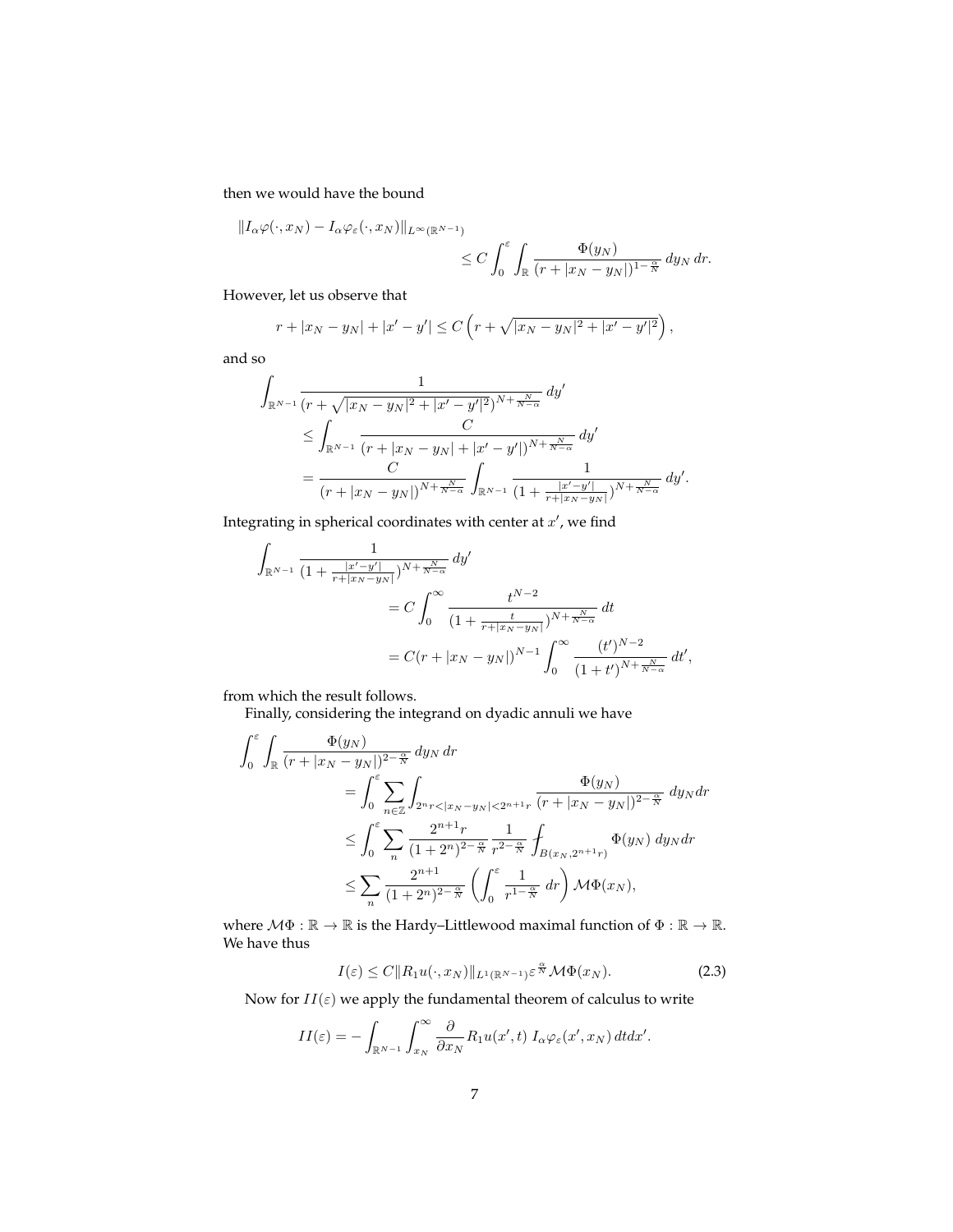We use the fact that the vector-valued Riesz transform is curl-free, i.e.

$$
\frac{\partial R_j u}{\partial x_i} = \frac{\partial R_i u}{\partial x_j}
$$

for all  $i, j \in \{1, \ldots, N\}$  and Fubini's theorem to deduce that

$$
-\int_{\mathbb{R}^{N-1}} \int_{x_N}^{\infty} \frac{\partial}{\partial x_N} R_1 u(x',t) I_{\alpha} \varphi_{\varepsilon}(x',x_N) dt dx'
$$
  

$$
= -\int_{\mathbb{R}^{N-1}} \int_{x_N}^{\infty} \frac{\partial}{\partial x_1} R_N u(x',t) I_{\alpha} \varphi_{\varepsilon}(x',x_N) dt dx'
$$
  

$$
= \int_{x_N}^{\infty} -\int_{\mathbb{R}^{N-1}} \frac{\partial}{\partial x_1} R_N u(x',t) I_{\alpha} \varphi_{\varepsilon}(x',x_N) dx' dt.
$$

The important point now is that  $N \neq 1$ , allowing us to integrate by parts and obtain

$$
\int_{x_N}^{\infty} - \int_{\mathbb{R}^{N-1}} \frac{\partial}{\partial x_1} R_N u(x',t) I_{\alpha} \varphi_{\varepsilon}(x',x_N) dx'dt
$$
  
= 
$$
\int_{x_N}^{\infty} \int_{\mathbb{R}^{N-1}} R_N u(x',t) \frac{\partial}{\partial x_1} I_{\alpha} \varphi_{\varepsilon}(x',x_N) dx'dt.
$$

Thus,

$$
II(\varepsilon) \leq ||R_N u||_{L^1(\mathbb{R}^N)} \sup_{x' \in \mathbb{R}^{N-1}} \left| \frac{\partial I_\alpha \varphi_{\varepsilon}}{\partial x_1}(x', x_N) \right|.
$$

In a similar manner to the first case, we see that

$$
\frac{\partial I_{\alpha}\varphi_{\varepsilon}(x',x_N)}{\partial x_1} = \int_{\mathbb{R}^N} \frac{\partial \rho_{\varepsilon}(y)}{\partial x_1} I_{\alpha}\varphi(x-y) dy \n= \int_{\mathbb{R}^N} I_{\alpha} \frac{\partial \rho_{\varepsilon}}{\partial x_1}(y)\varphi(x-y) dy,
$$

where we again have the pointwise estimate

$$
\left| I_{\alpha} \frac{\partial \rho_{\varepsilon}}{\partial x_1}(y) \right| \leq \frac{C}{(\varepsilon + |y|)^{N-\alpha+1}}.
$$

Therefore, Hölder's inequality in  $\mathbb{R}^{N-1}$  with an analogous estimate to the preceding yields the bound

$$
\sup_{x'\in\mathbb{R}^{N-1}}\left|\frac{\partial I_{\alpha}\varphi_{\varepsilon}}{\partial x_1}(x',x_N)\right|\leq C\int_{\mathbb{R}}\frac{\Phi(x_N-y_N)}{(\varepsilon+|y_N|)^{2-\frac{\alpha}{N}}}\;dy_N.
$$

Finally, the dyadic splitting can again be employed to enable one to conclude

$$
\sup_{x' \in \mathbb{R}^{N-1}} \left| \frac{\partial I_{\alpha} \varphi_{\varepsilon}}{\partial x_1} (x', x_N) \right| \leq C \frac{\mathcal{M} \Phi(x_N)}{\varepsilon^{1-\frac{\alpha}{N}}},
$$

so that

$$
II(\varepsilon) \le C \|R_N u\|_{L^1(\mathbb{R}^N)} \frac{\mathcal{M}\Phi(x_N)}{\varepsilon^{1-\frac{\alpha}{N}}}.
$$
\n(2.4)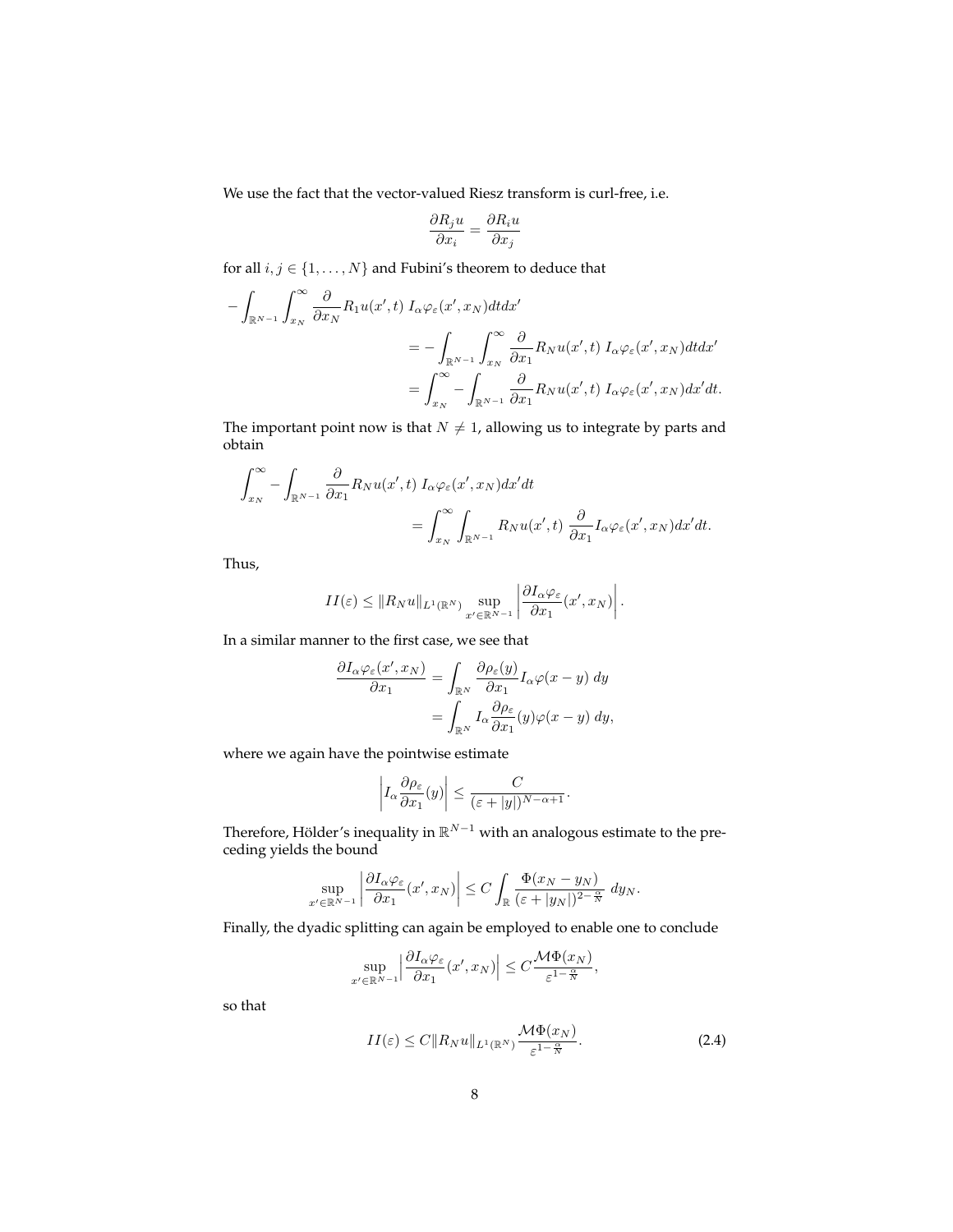Choosing  $\varepsilon = ||R_N u||_{L^1(\mathbb{R}^N)}/||R_1 u(\cdot, x_N)||_{L^1(\mathbb{R}^{N-1})}$ , equations (2.3) and (2.4) imply that

$$
\int_{\mathbb{R}^{N-1}} R_1 u(x',x_N) I_\alpha \varphi(x',x_N) dx' \leq C \|R_1 u(\cdot,x_N)\|_{L^1(\mathbb{R}^{N-1})}^{1-\frac{\alpha}{N}} \|R_N u\|_{L^1(\mathbb{R}^N)}^{\frac{\alpha}{N}} \mathcal{M} \Phi(x_N).
$$

We now integrate this estimate with respect to  $x_N$  on  $\mathbb R$  to obtain by the classical Hölder inequality

$$
\int_{\mathbb{R}^N} R_1 u I_{\alpha} \varphi \leq C \|R_N u\|_{L^1(\mathbb{R}^N)}^{\frac{\alpha}{N}} \left(\int_{\mathbb{R}} \|R_1 u(\cdot, x_N)\|_{L^1(\mathbb{R}^{N-1})} dx_N\right)^{1-\frac{\alpha}{N}} \times \left(\int_{\mathbb{R}} \left(\mathcal{M} \Phi(x_N)\right)^{\frac{\alpha}{\alpha}} dx_N\right)^{\frac{\alpha}{N}}.
$$

By the classical maximal function theorem

$$
\int_{\mathbb{R}} \left(\mathcal{M}\Phi(x_N)\right)^{\frac{N}{\alpha}} dx_N \leq C \int_{\mathbb{R}} \Phi(x_N)^{\frac{N}{\alpha}} dx_N = C \int_{\mathbb{R}^N} |\varphi(x)|^{\frac{N}{\alpha}} dx,
$$

which completes the proof of the claim and hence the theorem.

**Remark 2.1.** Maximal function bounds on the integrals on slices of the type (2.3) and (2.4) were introduced by Chanillo and Van Schaftingen [9].

 $\Box$ 

*Proof of Theorem A'*. Theorem A' can be proven in a similar manner, beginning with an estimate for  $u$  in the space  $L^{N/(N-\alpha)}(\mathbb{R}^N)$ .

## **3 Connections, Improvements, Counterexamples**

## **3.1 Connections to several results in the literature**

We have here given a proof of Theorem A (and one can similarly prove Theorem A') using elementary arguments, though there are other possible proofs that could be employed. We mention several here for both historical propriety, and to satisfy the curious reader. In Section 1, we have seen that such a result can be deduced directly from classical and well-known results in the case  $\alpha \geq 1$ . However, a second method that works for all values of  $\alpha \in (0, N)$  can be used if one is willing to accept the embeddings of  $W^{1,1}(\mathbb{R}^N)$  and  $BV(\mathbb{R}^N)$ into Besov spaces explored in [6, Lemma D.2; 8, Theorem 1.4; 13, Theorem 4; 22, Theorem 2; 32, Theorem 8.3]). One then obtains the result by a combination of these embeddings with the embeddings of Besov spaces into Triebel-Lizorkin spaces, for example if  $N \geq 2$  and  $\alpha \in (0, 1)$  and denoting

$$
\frac{1}{p} = 1 - \frac{\alpha}{N},
$$

one has that  $1 < p \leq 2$ , and so

$$
||v||_{\dot{F}_{p,2}^{1-\alpha}(\mathbb{R}^N)} \leq C||v||_{\dot{B}_{p,p}^{1-\alpha}(\mathbb{R}^N)} \leq C||Dv||_{L^1(\mathbb{R}^N;\mathbb{R}^N)},
$$

which from a characterization of the space  $\dot{F}_{p,2}^{1-\alpha}$  and taking  $v=I_1u$  implies

$$
||I_{\alpha}u||_{L^p(\mathbb{R}^N)} \leq C||Ru||_{L^1(\mathbb{R}^N;\mathbb{R}^N)},
$$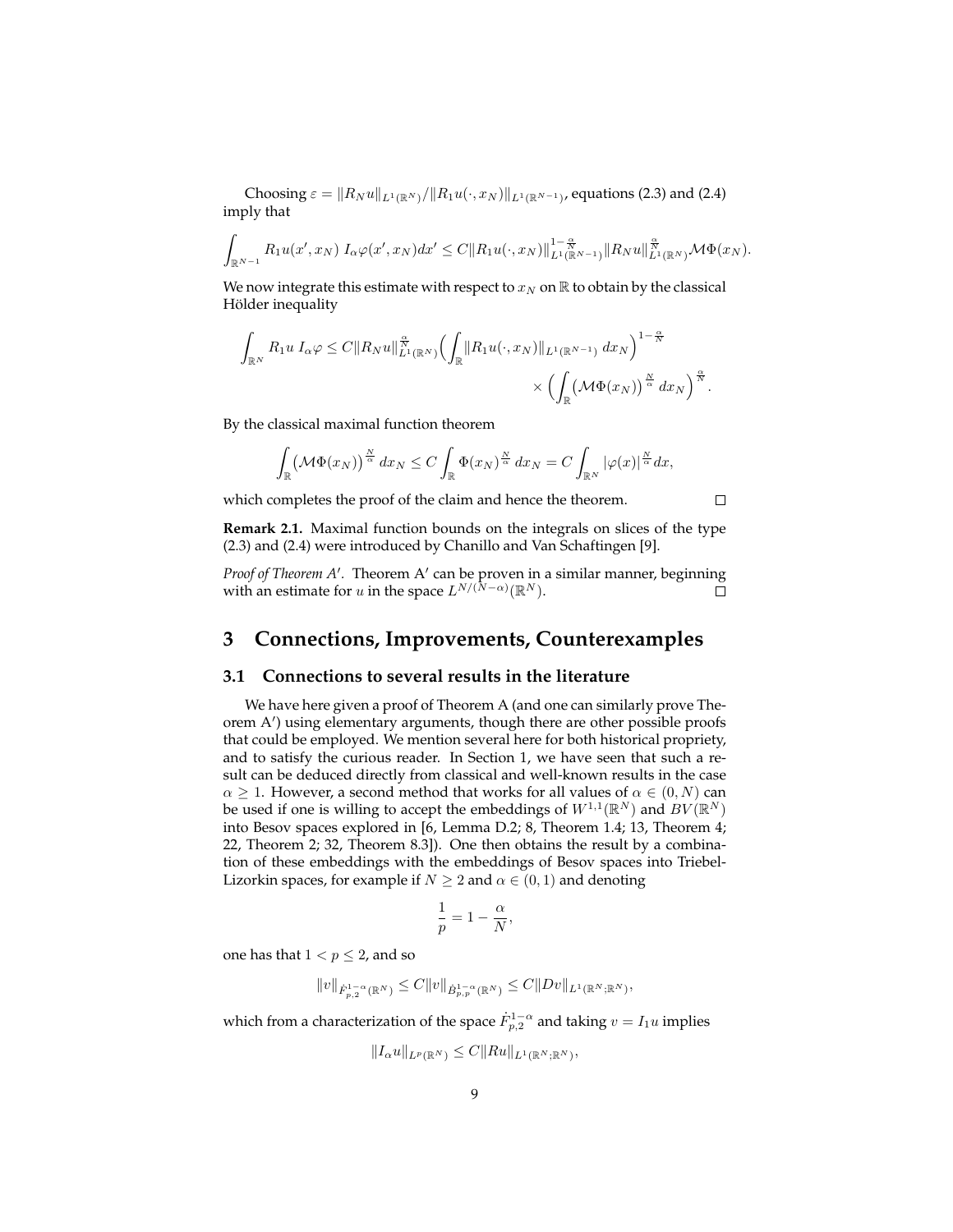which is the inequality in Theorem A while the inequality in Theorem  $A'$  follows in a similar manner taking  $v = I_{1-\alpha}u$ .

Finally, as in the original proof of the authors, one can argue by duality. This method was pioneered by Bourgain and Brezis in the works [2, 3, 5], who were interested in constructing bounded solutions to the divergence equation

$$
-\operatorname{div} \mathbf{Y} = f
$$

in the critical regime  $f \in L^N$ . The dual result to this is a stronger form of the inequality of Gagliardo and Nirenberg mentioned in the introduction. A simpler proof of this result was given by the third author in [28,31,32], which is the basic idea behind the slicing argument we have utilized. We also mention that when  $\alpha > 1/2$  one has a stronger inequality in the spirit of the work of Bourgain and Brezis via the analogous estimates by Bousquet, Mironescu, and Russ [7] in the scale of Triebel-Lizorkin spaces.

### **3.2 Lorentz space improvements**

As in the case of embeddings for Sobolev spaces, Theorems A and  $A'$  are sharp in the scale of  $L^p$  spaces, though can be improved when one considers the finer scale of Lorentz spaces. For instance, in Theorem 1.1 one can replace the  $L^{Np/(N-\alpha p)}(\mathbb{R}^{N})$  norm on the left hand side with that of the Lorentz space  $L^{Np/(N-\alpha p),p}(\mathbb{R}^N)$  (see [18, p. 139]). While  $L^{p,p}(\mathbb{R}^N)=L^p(\mathbb{R}^N)$ , a smaller second parameter in the Lorentz spaces is more than microscopic improvement. One can easily see this fact by comparing Trudinger's result [27] that  $Du \in$  $L^N(\mathbb{R}^N)$  implies u is exponentially integrable (and not in general bounded) with Stein's result [23] that  $Du \in L^{N,1}(\mathbb{R}^N)$  implies that u is continuous.

In fact, we can show an estimate in the Lorentz space  $L^{N/(N-\alpha),q}(\mathbb{R}^N)$  for any  $q > 1$  as follows. Let  $q' = N/\varepsilon$  for some  $\varepsilon > 0$ . Then we utilize inequality (2.1) to find a  $C = C(\varepsilon, N) > 0$  such that

$$
\left|\int_{\mathbb{R}^N} R_j u I_{\epsilon} \varphi\right| \leq C \|Ru\|_{L^1(\mathbb{R}^N;\mathbb{R}^N)} \|\varphi\|_{L^{\frac{N}{\varepsilon}}(\mathbb{R}^N)},
$$

which combined with the boundedness of  $I_{\alpha-\varepsilon}: L^q(\mathbb{R}^N) \to L^{N/(N-\alpha),q}(\mathbb{R}^N)$ [18, p. 139] implies

$$
||I_{\alpha}u||_{L^{N/(N-\alpha),q}(\mathbb{R}^N)} \leq ||I_{\varepsilon}u||_{L^{q}(\mathbb{R}^N)}
$$
  
\n
$$
\leq C||Ru||_{L^{1}(\mathbb{R}^N;\mathbb{R}^N)},
$$

which gives the desired result.

When  $\alpha > 1$ , then  $I_{\alpha}u = I_{\alpha-1}I_1u$ , and  $||I_1u||_{L^{N/(N-1)},1} \leq C||Du||_{L^1}$  [1, 26], which combined with the previously cited convolution estimates of O'Neill [18, p. 139] shows that one can obtain  $q = 1$  in this regime. Thus, the critical case here is the endpoint  $q = 1$  and  $\alpha \in (0, 1)$ , for which none of the preceding techniques can obviously applied to obtain the estimate. This leads to the following open question concerning a sharper  $L^1$ -type estimate.

**Open Question 3.1.** Let  $N \geq 2$  and suppose  $0 < \alpha < 1$ . Does there exists a constant  $C = C(\alpha, N) > 0$  such that

$$
||I_{\alpha}u||_{L^{N/(N-\alpha),1}(\mathbb{R}^N)} \leq C||Ru||_{L^1(\mathbb{R}^N;\mathbb{R}^N)}
$$

for all  $u \in C_c^{\infty}(\mathbb{R}^N)$  such that  $Ru \in L^1(\mathbb{R}^N;\mathbb{R}^N)$ ?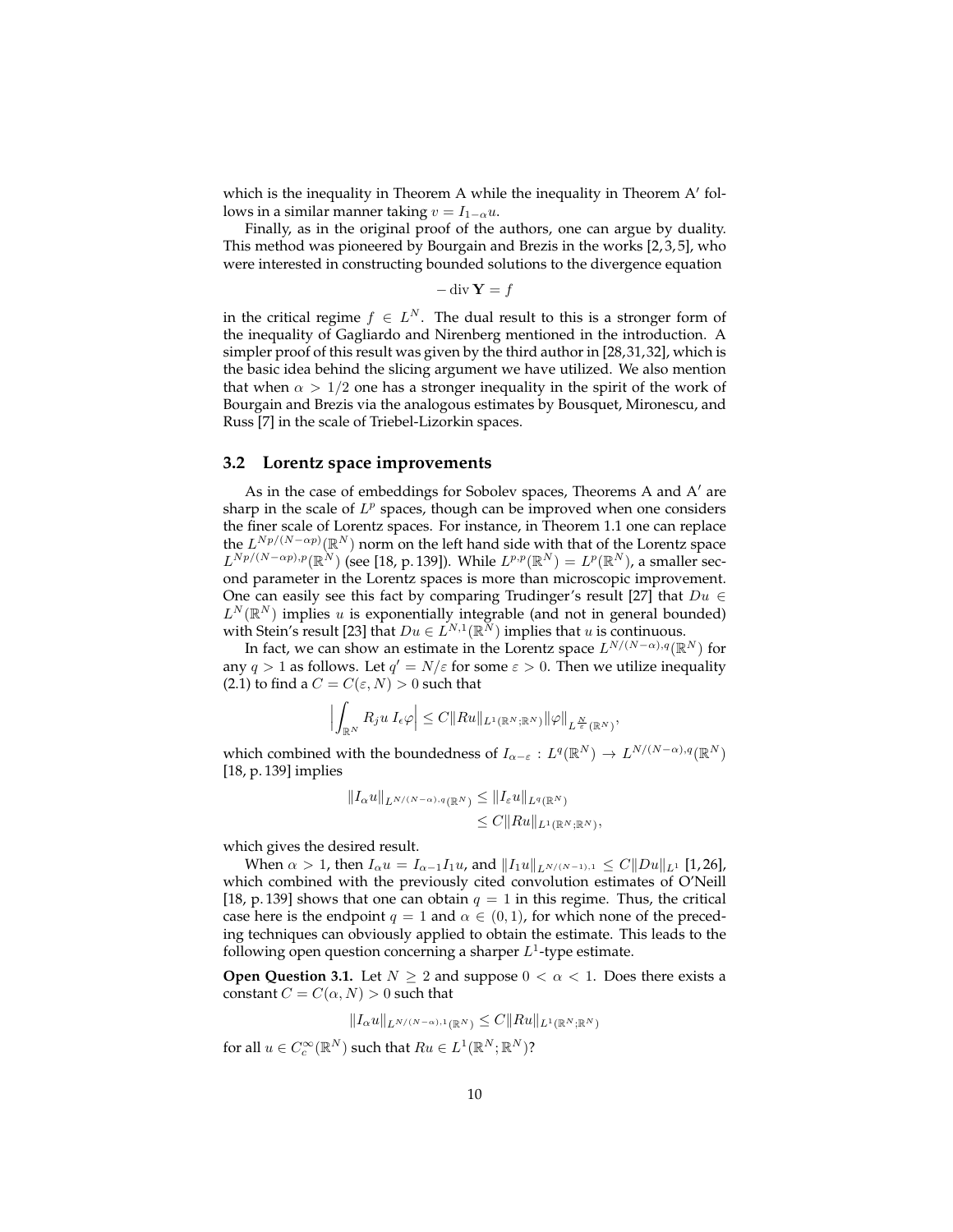## **3.3 Counterexamples**

We now provide the counterexample mentioned in Remark 1.3, substantiating our claim that Theorem A is false when  $N = 1$ . Note the similarity to the standard counterexample for the failure of Sobolev's result in  $L^1$  discussed in the introduction.

**Counterexample 3.2.** Suppose one had such an inequality as given in Theorem A. Then by density one obtains the inequality for all functions in the real Hardy space  $\mathcal{H}^1(\mathbb{R})$ . Now, in this setting  $Ru = Hu$  is the Hilbert transform, which by our assumption, the identity  $H^2 = -I$ , and boundedness on  $L^{1/(1-\alpha)}(\mathbb{R})$  would imply

$$
||I_{\alpha}v||_{L^{1/(1-\alpha)}(\mathbb{R})} \leq C||H I_{\alpha}v||_{L^{1/(1-\alpha)}(\mathbb{R})} \leq C||v||_{L^{1}(\mathbb{R})},
$$

for all  $v \in \mathcal{H}^1(\mathbb{R})$ . Now taking  $v_\varepsilon(x) = \rho((x-1)/\varepsilon)/\varepsilon - \rho((x+1)/\varepsilon)/\varepsilon$  with  $\rho$ as above ( $v_{\varepsilon}$  is the difference of two translated approximations of the identity), one has  $v_{\varepsilon} \in \mathcal{H}^1(\mathbb{R})$  (as before, for a smooth, compactly supported function a necessary and sufficient condition for this inclusion is that  $\int v_{\varepsilon} = 0$ ), the righthand-side stays bounded, and

$$
I_{\alpha}v_{\varepsilon}(x)\to \frac{1}{\gamma(\alpha)}\left(\frac{1}{|x-1|^{1-\alpha}}-\frac{1}{|x+1|^{1-\alpha}}\right),
$$

which fails to be locally  $L^{1/(1-\alpha)}$  near -1 and +1, and so an application of Fatou's lemma gives one the desired contradiction.

The paper [19] contains an example of a one-dimensional failure of an embedding of certain Besov spaces into  $BV(\mathbb{R})$ . The preceding counterexample combined with the known embeddings for Besov spaces previously discussed gives another such example.

# **4 Acknowledgements**

The authors would like to thank Aline Bonami for discussions regarding Riesz potentials and Hardy spaces, Augusto Ponce for critically reviewing the manuscript, as well as the anonymous referee whose comments have improved its presentation. The first author is supported by the SNF and would like to thank D. Spector, NCTU ("Regularity Estimates for Fractional PDE" - Research Grant 104W986) and the CMMSC for their hospitality during the work of this project. The second author is supported by the Taiwan Ministry of Science and Technology under research grant MOST 103-2115-M-009-016-MY2.

## **References**

- [1] A. Alvino, *Sulla diseguaglianza di Sobolev in spazi di Lorentz*, Boll. Un. Mat. Ital. A (5) **14** (1977), no. 1, 148–156.
- [2] J. Bourgain and H. Brezis, *Sur l'équation* div u = f, C. R. Math. Acad. Sci. Paris **334** (2002), no. 11, 973–976.
- [3]  $\_\_\_\_$ , *On the equation* div  $Y = f$  *and application to control of phases*, J. Amer. Math. Soc. 16 (2003), no. 2, 393–426.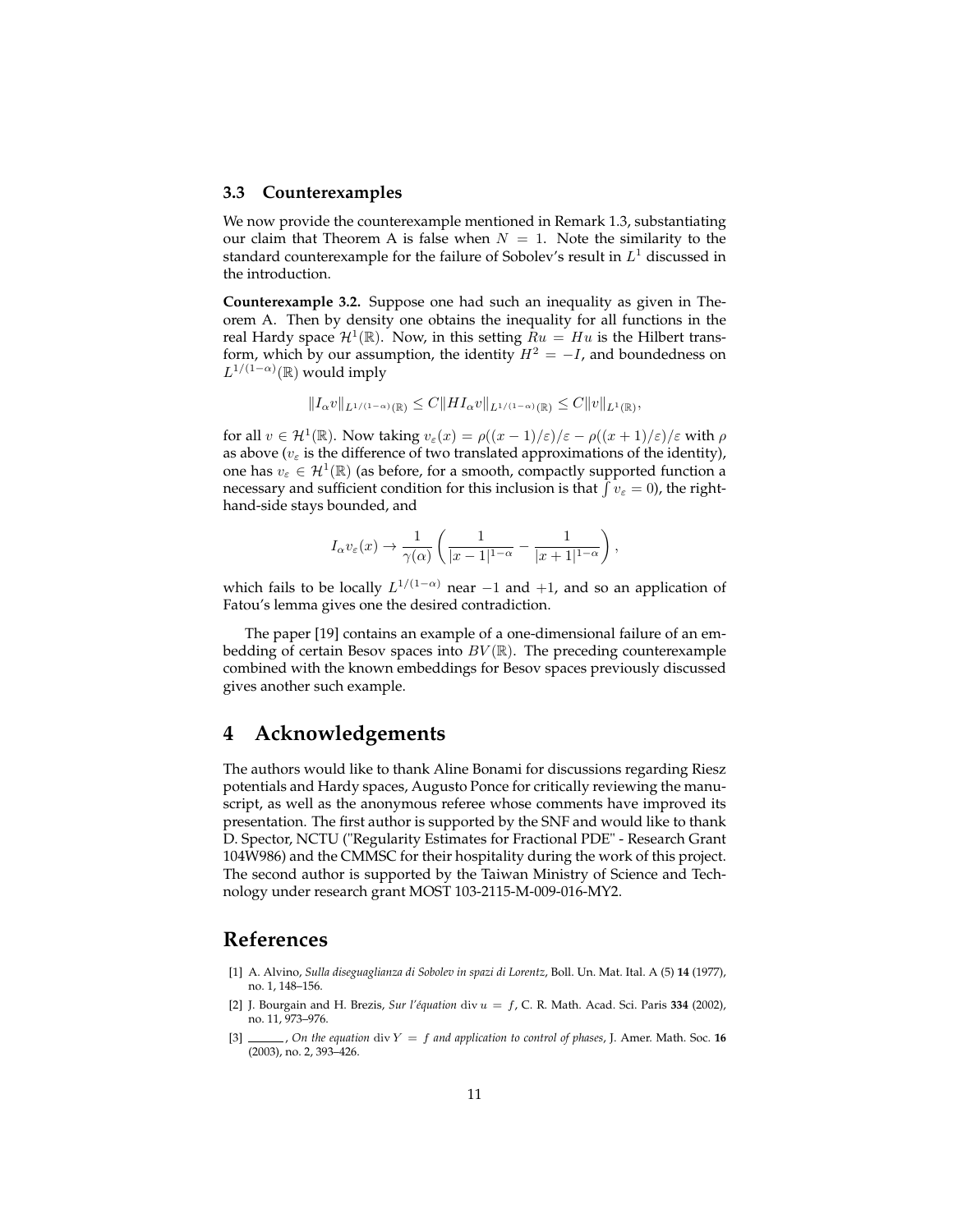- [4] , *New estimates for the Laplacian, the div-curl, and related Hodge systems*, C. R. Math. Acad. Sci. Paris **338** (2004), no. 7, 539–543, DOI 10.1016/j.crma.2003.12.031.
- [5] , *New estimates for elliptic equations and Hodge type systems*, J. Eur. Math. Soc. (JEMS) **9** (2007), no. 2, 277–315.
- [6] J. Bourgain, H. Brezis, and P. Mironescu, H1/<sup>2</sup> *maps with values into the circle: minimal connections, lifting, and the Ginzburg-Landau equation*, Publ. Math. Inst. Hautes Études Sci. **99** (2004), 1–115.
- [7] P. Bousquet, P. Mironescu, and E. Russ, *A limiting case for the divergence equation*, Math. Z. **274** (2013), no. 1-2, 427–460.
- [8] A. Cohen, W. Dahmen, I. Daubechies, and R. DeVore, *Harmonic analysis of the space BV*, Rev. Mat. Iberoamericana **19** (2003), no. 1, 235–263.
- [9] S. Chanillo and J. Van Schaftingen, *Subelliptic Bourgain-Brezis estimates on groups*, Math. Res. Lett. **16** (2009), no. 3, 487–501, DOI 10.4310/MRL.2009.v16.n3.a9.
- [10] E. Gagliardo, *Proprietà di alcune classi di funzioni in più variabili*, Ricerche Mat. **7** (1958), 102–137 (Italian).
- [11] R. Garg and D. Spector, *On the regularity of solutions to Poisson's equation*, C. R. Math. Acad. Sci. Paris **353** (2015), no. 9, 819–823, DOI 10.1016/j.crma.2015.07.001.
- [12] , *On the role of Riesz potentials in Poisson's equation and Sobolev embeddings*, Indiana Univ. Math. J., to appear, arXiv:1403.7955v1.
- [13] V. I. Kolyada, *On the embedding of Sobolev spaces*, Mat. Zametki **54** (1993), no. 3, 48–71, 158 (Russian); English transl., Math. Notes **54** (1993), no. 3-4, 908–922 (1994).
- [14] L. Lanzani and E. M. Stein, *A note on div curl inequalities*, Math. Res. Lett. **12** (2005), no. 1, 57–61, DOI 10.4310/MRL.2005.v12.n1.a6.
- [15] I. Mitrea and M. Mitrea, *A remark on the regularity of the div-curl system*, Proc. Amer. Math. Soc. **137** (2009), no. 5, 1729–1733, DOI 10.1090/S0002-9939-08-09671-8.
- [16] Y. Mizuta, *Potential theory in Euclidean spaces*, GAKUTO International Series. Mathematical Sciences and Applications, 6, Gakkotosho Co., Ltd., Tokyo, 1996.
- [17] L. Nirenberg, *On elliptic partial differential equations*, Ann. Scuola Norm. Sup. Pisa (3) **13** (1959), 115–162.
- [18] R. O'Neil, *Convolution operators and* L(p, q) *spaces*, Duke Math. J. **30** (1963), 129–142.
- [19] B. J. Schmitt and M. Winkler, *On embeddings between* BV *and* W˙ s,p, Preprint no. 6, Lehrstuhl I für Mathematik, RWTH Aachen, Mar. 15, 2000.
- [20] T.-T. Shieh and D. Spector, *On a new class of fractional partial differential equations*, Adv. Calc. Var., DOI: 10.1515/acv-2014-0009.
- [21] S. L. Sobolev, *On a theorem of functional analysis*, Mat. Sb. **4** (1938), no. 46, 471-497 (Russian); English transl., Transl. Amer. Math. Soc. **34**, 39-68.
- [22] V. A. Solonnikov, *Inequalities for functions of the classes*  $\dot{W}_p^{\mathbf{m}}(\mathbb{R}^n)$ , Zapiski Nauchnykh Seminarov Leningradskogo Otdeleniya Matematicheskogo Instituta im. V. A. Steklova Akademii Nauk SSSR **27** (1972), 194-210 (Russian); English transl., J. Sov. Math. **3** (1975), 549-564.
- [23] E. M. Stein, *Editor's note: the differentiability of functions in*  $\mathbb{R}^n$ , Ann. of Math. (2) 113 (1981), no. 2, 383–385.
- [24] E. M. Stein, *Singular integrals and differentiability properties of functions*, Princeton Mathematical Series, No. 30, Princeton University Press, Princeton, N.J., 1970.
- [25] E. M. Stein and G. Weiss, *On the theory of harmonic functions of several variables. I. The theory of* Hp*-spaces*, Acta Math. **103** (1960), 25–62.
- [26] L. Tartar, *Imbedding theorems of Sobolev spaces into Lorentz spaces*, Boll. Unione Mat. Ital. Sez. B Artic. Ric. Mat. (8) **1** (1998), no. 3, 479–500.
- [27] N. S. Trudinger, *On imbeddings into Orlicz spaces and some applications*, J. Math. Mech. **17** (1967), 473–483.
- [28] J. Van Schaftingen, *Estimates for* L<sup>1</sup> *-vector fields*, C. R. Math. Acad. Sci. Paris **339** (2004), no. 3, 181–186, DOI 10.1016/j.crma.2004.05.013.
- [29] , *Function spaces between BMO and critical Sobolev spaces*, J. Funct. Anal. **236** (2006), no. 2, 490–516, DOI 10.1016/j.jfa.2006.03.011.